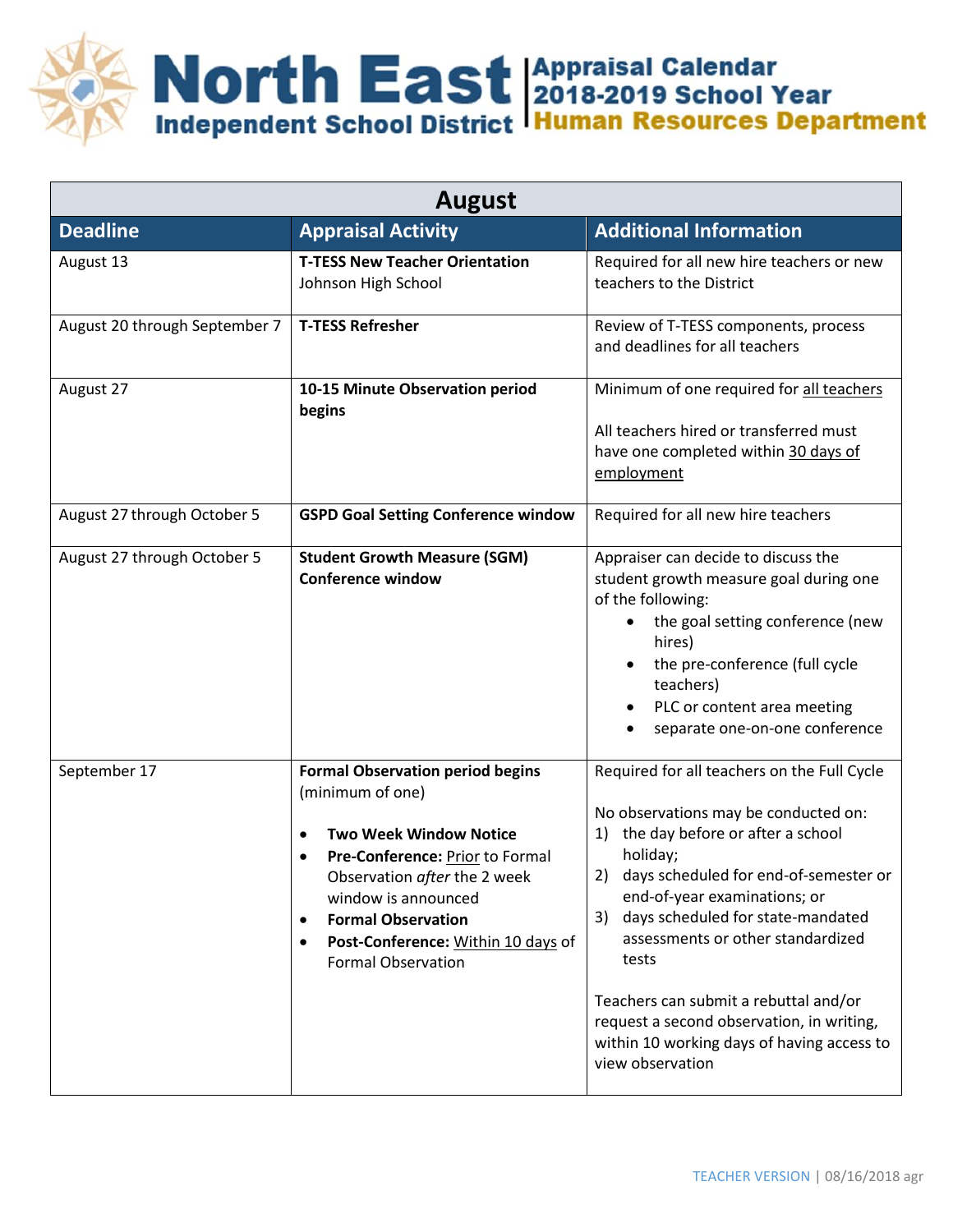Morth East Appraisal Calendar<br>Independent School District Human Resources Department

| Ongoing                    | <b>T-TESS Dimension Study</b><br>"Unpacking the Rubric"                                                               | <b>Required <math>\rightarrow</math> new hire teacher</b><br>Recommended $\rightarrow$ returning teacher |  |  |
|----------------------------|-----------------------------------------------------------------------------------------------------------------------|----------------------------------------------------------------------------------------------------------|--|--|
| September                  |                                                                                                                       |                                                                                                          |  |  |
| <b>Deadline</b>            | <b>Appraisal Activity</b>                                                                                             | <b>Additional Information</b>                                                                            |  |  |
| September 14               | <b>Less-Than-Annual Exception Appraisal</b><br><b>Cycle Agreement</b>                                                 | Required for teachers on the less-than-<br>annual exception cycle                                        |  |  |
| September 14               | <b>Appraisal Calendar</b>                                                                                             | Provide a copy to all teachers                                                                           |  |  |
| Ongoing                    | <b>T-TESS Dimension Study</b><br>"Unpacking the Rubric"                                                               | <b>Required <math>\rightarrow</math> new hire teacher</b><br>Recommended $\rightarrow$ returning teacher |  |  |
| <b>October</b>             |                                                                                                                       |                                                                                                          |  |  |
| <b>Deadline</b>            | <b>Appraisal Activity</b>                                                                                             | <b>Additional Information</b>                                                                            |  |  |
| October 5                  | <b>Professional (GSPD) Goal</b><br><b>Student Growth Measure (SGM) Goal</b>                                           | Minimum of one professional goal and<br>student growth measure goal required for<br>all teachers         |  |  |
| October 5<br>October 9     | <b>No formal observations</b><br>Columbus Day                                                                         |                                                                                                          |  |  |
| October 9                  | <b>10-15 Minute Observation</b><br>Deadline for teachers hired or<br>transferred on or before August 20 <sup>th</sup> | All teachers hired or transferred must<br>have one completed within 30 days of<br>employment             |  |  |
| <b>November</b>            |                                                                                                                       |                                                                                                          |  |  |
| <b>Deadline</b>            | <b>Appraisal Activity</b>                                                                                             | <b>Additional Information</b>                                                                            |  |  |
| November 16<br>November 26 | No formal observations<br><b>Thanksgiving Break</b>                                                                   |                                                                                                          |  |  |
| Ongoing                    | <b>GSPD Plan and SGM Formative Checks</b>                                                                             | Frequency and method of this monitoring<br>is up to the appraiser and teacher                            |  |  |
|                            |                                                                                                                       |                                                                                                          |  |  |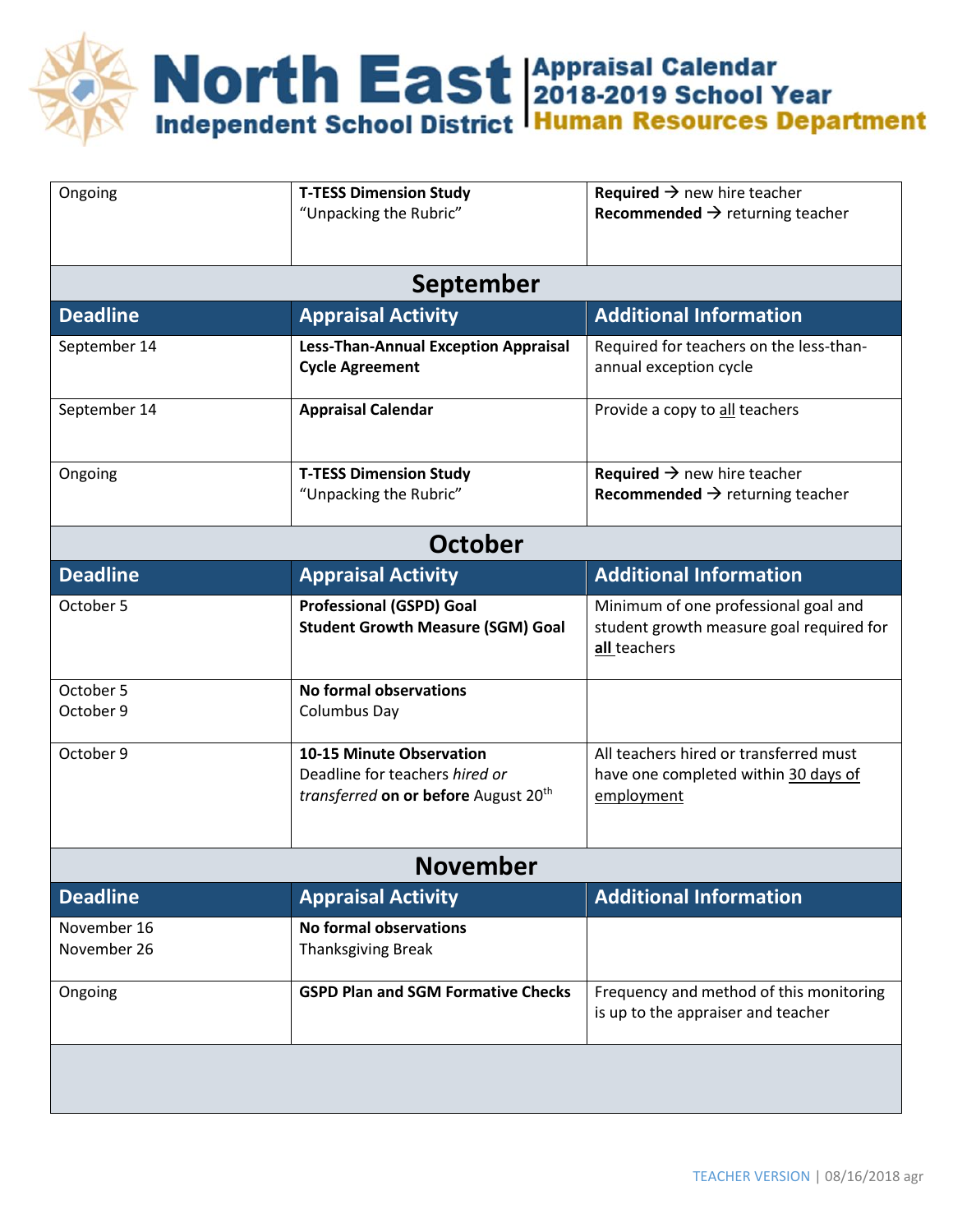

| <b>December</b>            |                                                                                                 |                                                            |  |  |  |
|----------------------------|-------------------------------------------------------------------------------------------------|------------------------------------------------------------|--|--|--|
| <b>Deadline</b>            | <b>Appraisal Activity</b>                                                                       | <b>Additional Information</b>                              |  |  |  |
| December 21                | <b>No formal observations</b><br><b>Winter Break</b>                                            |                                                            |  |  |  |
| January                    |                                                                                                 |                                                            |  |  |  |
| <b>Deadline</b>            | <b>Appraisal Activity</b>                                                                       | <b>Additional Information</b>                              |  |  |  |
| January 7                  | <b>No formal observations</b><br><b>Winter Break</b>                                            |                                                            |  |  |  |
| January 18<br>January 22   | <b>No formal observations</b><br>Martin Luther King Jr. Day                                     |                                                            |  |  |  |
| <b>February</b>            |                                                                                                 |                                                            |  |  |  |
| <b>Deadline</b>            | <b>Appraisal Activity</b>                                                                       | <b>Additional Information</b>                              |  |  |  |
| February 15<br>February 19 | <b>No formal observations</b><br>President's Day                                                |                                                            |  |  |  |
|                            | <b>March</b>                                                                                    |                                                            |  |  |  |
| <b>Deadline</b>            | <b>Appraisal Activity</b>                                                                       | <b>Additional Information</b>                              |  |  |  |
| March 8<br>March 18        | <b>No formal observations</b><br><b>Spring Break</b>                                            |                                                            |  |  |  |
| March 29                   | <b>Formal Observation period ends</b>                                                           |                                                            |  |  |  |
| <b>April</b>               |                                                                                                 |                                                            |  |  |  |
| <b>Deadline</b>            | <b>Appraisal Activity</b>                                                                       | <b>Additional Information</b>                              |  |  |  |
| April 1                    | <b>End-of-Year Conferences period begins</b>                                                    | Goals can be marked completed and<br>archived at this time |  |  |  |
| May                        |                                                                                                 |                                                            |  |  |  |
| <b>Deadline</b>            | <b>Appraisal Activity</b>                                                                       | <b>Additional Information</b>                              |  |  |  |
| May 14                     | <b>End-of-Year Conferences period ends</b>                                                      |                                                            |  |  |  |
| <b>May 15</b>              | <b>Summative Report</b><br><b>End-of-Year Conference form</b><br><b>Evaluation Not Complete</b> | Deadline for all teacher evaluations to be<br>completed    |  |  |  |